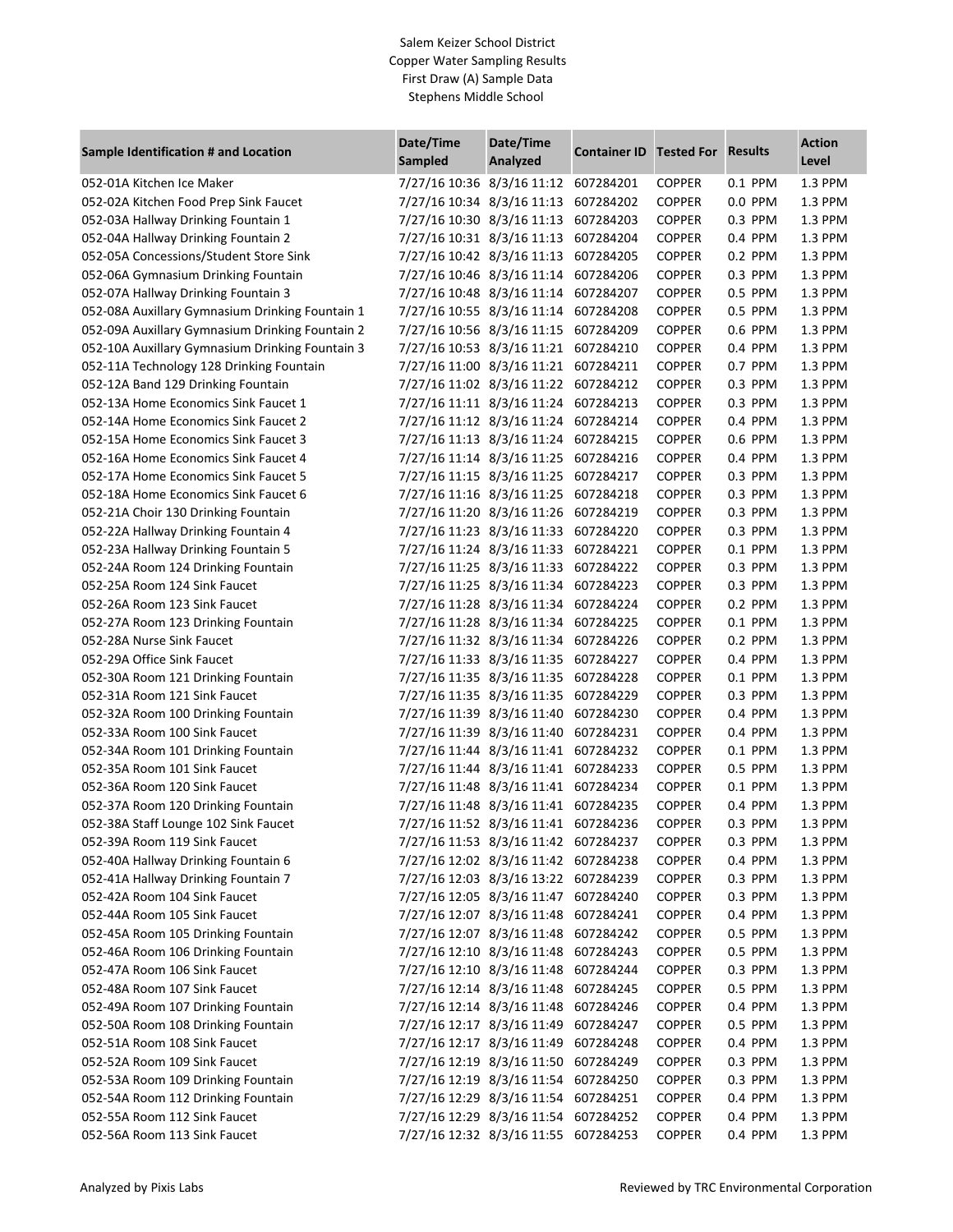## Salem Keizer School District Copper Water Sampling Results A (First Draw) Sample Data Stephens Middle School

| Sample Identification # and Location | Date/Time<br>Sampled                 | Date/Time<br>Analyzed | <b>Container ID</b> | <b>Tested For Results</b> |         | <b>Action</b><br>Level |
|--------------------------------------|--------------------------------------|-----------------------|---------------------|---------------------------|---------|------------------------|
| 052-57A Room 113 Drinking Fountain   | 7/27/16 12:32 8/3/16 11:55           |                       | 607284254           | <b>COPPER</b>             | 0.3 PPM | 1.3 PPM                |
| 052-58A Room 114 Drinking Fountain   | 7/27/16 12:35 8/3/16 11:55           |                       | 607284255           | <b>COPPER</b>             | 0.3 PPM | 1.3 PPM                |
| 052-59A Room 114 Sink Faucet         | 7/27/16 12:35 8/3/16 11:55           |                       | 607284256           | <b>COPPER</b>             | 0.4 PPM | 1.3 PPM                |
| 052-60A Hallway Drinking Fountain 8  | 7/27/16 12:35 8/3/16 11:55           |                       | 607284257           | <b>COPPER</b>             | 0.4 PPM | 1.3 PPM                |
| 052-61A Hallway Drinking Fountain 9  | 7/27/16 12:35 8/3/16 11:56           |                       | 607284258           | <b>COPPER</b>             | 0.4 PPM | 1.3 PPM                |
| 052-62A Room 115 Sink Faucet         | 7/27/16 12:22 8/3/16 11:56           |                       | 607284259           | <b>COPPER</b>             | 0.4 PPM | 1.3 PPM                |
| 052-63A Room 115 Drinking Fountain   | 7/27/16 12:22 8/3/16 12:03           |                       | 607284260           | <b>COPPER</b>             | 0.4 PPM | 1.3 PPM                |
| 052-64A Room 116 Sink Faucet         | 7/27/16 12:39 8/3/16 12:03           |                       | 607284261           | <b>COPPER</b>             | 0.5 PPM | 1.3 PPM                |
| 052-65A Room 116 Drinking Fountain   | 7/27/16 12:39 8/3/16 12:04           |                       | 607284262           | <b>COPPER</b>             | 0.4 PPM | 1.3 PPM                |
| 052-66A Room 117 Drinking Fountain   | 7/27/16 12:28 8/3/16 12:04           |                       | 607284263           | <b>COPPER</b>             | 0.4 PPM | 1.3 PPM                |
| 052-67A Room 117 Sink Faucet         | 7/27/16 12:27 8/3/16 12:04           |                       | 607284264           | <b>COPPER</b>             | 0.3 PPM | 1.3 PPM                |
| 052-68A Room 217 Drinking Fountain   | 7/27/16 10:30 8/3/16 12:04           |                       | 607284265           | <b>COPPER</b>             | 0.4 PPM | 1.3 PPM                |
| 052-69A Room 217 Sink Faucet         | 7/27/16 10:31 8/3/16 12:04 607284266 |                       |                     | <b>COPPER</b>             | 0.4 PPM | 1.3 PPM                |
| 052-70A Room 216 Drinking Fountain   | 7/27/16 10:35 8/3/16 12:05           |                       | 607284267           | <b>COPPER</b>             | 0.5 PPM | 1.3 PPM                |
| 052-71A Room 216 Sink Faucet         | 7/27/16 10:36 8/3/16 12:05           |                       | 607284268           | <b>COPPER</b>             | 0.5 PPM | 1.3 PPM                |
| 052-72A Hallway Drinking Fountain 10 | 7/27/16 10:40 8/3/16 12:06           |                       | 607284269           | <b>COPPER</b>             | 0.5 PPM | 1.3 PPM                |
| 052-73A Hallway Drinking Fountain 11 | 7/27/16 10:40 8/3/16 12:17           |                       | 607284270           | <b>COPPER</b>             | 0.4 PPM | 1.3 PPM                |
| 052-74A Room 215 Sink Faucet         | 7/27/16 10:49 8/3/16 12:18           |                       | 607284271           | <b>COPPER</b>             | 0.6 PPM | 1.3 PPM                |
| 052-75A Room 215 Drinking Fountain   | 7/27/16 10:50 8/3/16 12:18           |                       | 607284272           | <b>COPPER</b>             | 0.7 PPM | 1.3 PPM                |
| 052-76A Room 214 Drinking Fountain   | 7/27/16 10:53 8/3/16 12:18 607284273 |                       |                     | <b>COPPER</b>             | 0.4 PPM | 1.3 PPM                |
| 052-77A Room 214 Sink Faucet         | 7/27/16 10:54 8/3/16 12:18           |                       | 607284274           | <b>COPPER</b>             | 0.6 PPM | 1.3 PPM                |
| 052-78A Room 213 Sink Faucet         | 7/27/16 10:59 8/3/16 12:18           |                       | 607284275           | <b>COPPER</b>             | 0.4 PPM | 1.3 PPM                |
| 052-79A Room 213 Drinking Fountain   | 7/27/16 10:59 8/3/16 12:19           |                       | 607284276           | <b>COPPER</b>             | 0.4 PPM | 1.3 PPM                |
| 052-80A Room 212 Drinking Fountain   | 7/27/16 11:02 8/3/16 12:19           |                       | 607284277           | <b>COPPER</b>             | 0.3 PPM | 1.3 PPM                |
| 052-81A Room 212 Sink Faucet         | 7/27/16 11:03 8/3/16 12:19           |                       | 607284278           | <b>COPPER</b>             | 0.3 PPM | 1.3 PPM                |
| 052-82A Hallway Drinking Fountain 12 | 7/27/16 11:49 8/3/16 12:19           |                       | 607284279           | <b>COPPER</b>             | 0.5 PPM | 1.3 PPM                |
| 052-83A Hallway Drinking Fountain 13 | 7/27/16 11:50 8/3/16 12:21 607284280 |                       |                     | <b>COPPER</b>             | 0.4 PPM | 1.3 PPM                |
| 052-84A Room 204 Sink Faucet         | 7/27/16 11:36 8/3/16 12:22 607284281 |                       |                     | <b>COPPER</b>             | 0.3 PPM | 1.3 PPM                |
| 052-85A Room 204 Drinking Fountain   | 7/27/16 11:36 8/3/16 12:22 607284282 |                       |                     | <b>COPPER</b>             | 0.4 PPM | 1.3 PPM                |
| 052-86A Room 205 Sink Faucet         | 7/27/16 11:45 8/3/16 12:22 607284283 |                       |                     | <b>COPPER</b>             | 0.5 PPM | 1.3 PPM                |
| 052-87A Room 205 Drinking Fountain   | 7/27/16 11:45 8/3/16 12:22 607284284 |                       |                     | <b>COPPER</b>             | 0.5 PPM | 1.3 PPM                |
| 052-88A Room 206 Drinking Fountain   | 7/27/16 11:41 8/3/16 12:23           |                       | 607284285           | <b>COPPER</b>             | 0.5 PPM | 1.3 PPM                |
| 052-89A Room 206 Sink Faucet         | 7/27/16 11:42 8/3/16 12:23           |                       | 607284286           | <b>COPPER</b>             | 0.4 PPM | 1.3 PPM                |
| 052-90A Room 207 Sink Faucet         | 7/27/16 11:15 8/3/16 12:23 607284287 |                       |                     | <b>COPPER</b>             | 0.4 PPM | 1.3 PPM                |
| 052-91A Room 207 Drinking Fountain   | 7/27/16 11:16 8/3/16 12:23 607284288 |                       |                     | <b>COPPER</b>             | 0.4 PPM | 1.3 PPM                |
| 052-92A Room 208 Drinking Fountain   | 7/27/16 11:20 8/3/16 12:24 607284289 |                       |                     | <b>COPPER</b>             | 0.5 PPM | 1.3 PPM                |
| 052-93A Room 208 Sink Faucet         | 7/27/16 11:21 8/3/16 12:26 607284290 |                       |                     | <b>COPPER</b>             | 0.5 PPM | 1.3 PPM                |
| 052-94A Room 209 Sink Faucet         | 7/27/16 11:24 8/3/16 12:26 607284291 |                       |                     | <b>COPPER</b>             | 0.5 PPM | 1.3 PPM                |
| 052-95A Room 209 Drinking Fountain   | 7/27/16 11:24 8/3/16 12:26 607284292 |                       |                     | <b>COPPER</b>             | 0.4 PPM | 1.3 PPM                |

EPA Action Level for Copper in Schools is 1.3 PPM

SKPS Action Level for Copper is 1.3 PPM

**Highlighted samples are at or exceed the Salem-Keizer Public Schools (SKPS) Action Level**